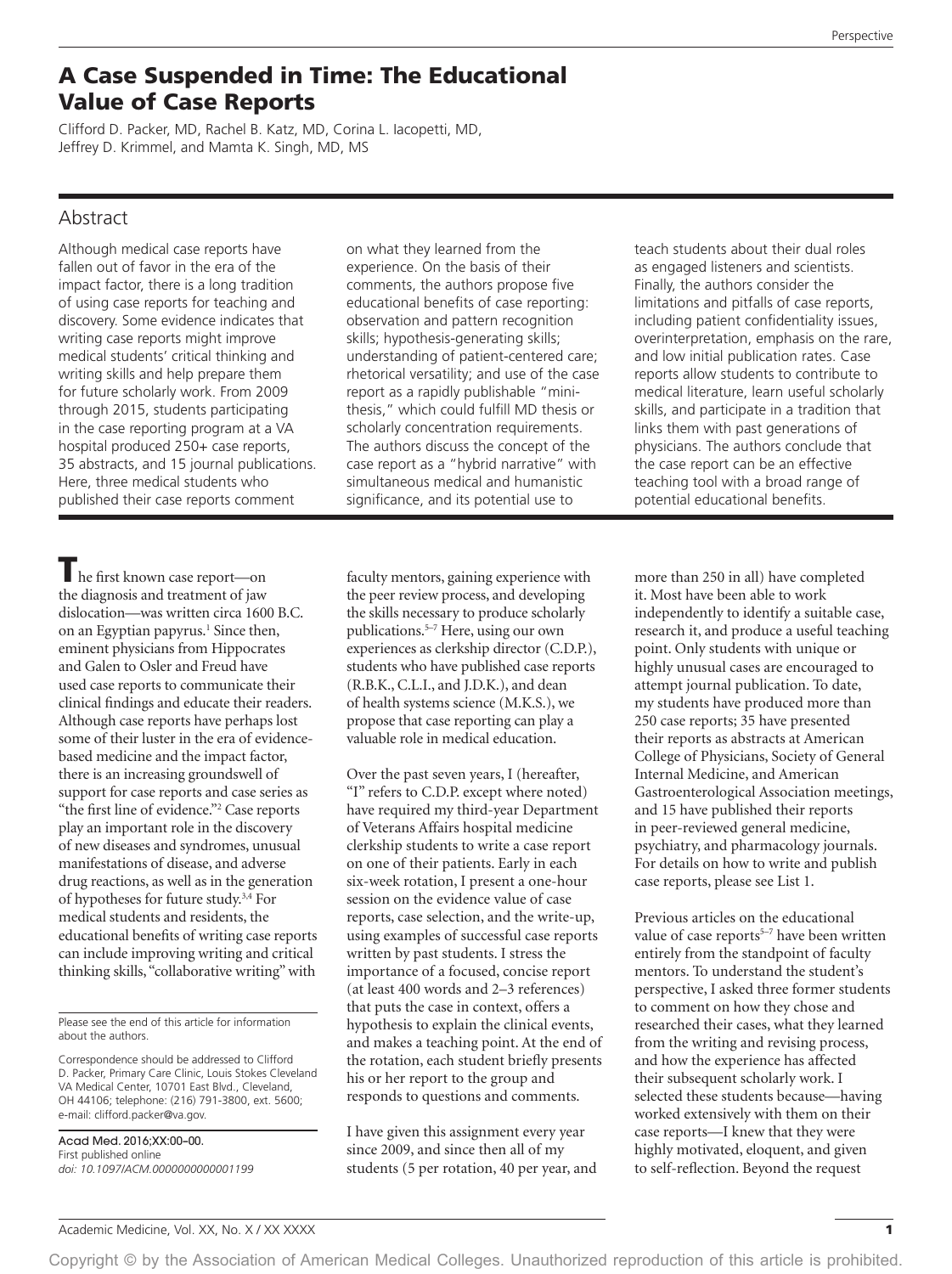## List 1

## Select Resources for Writing and Publishing Case Reports<sup>a</sup>

- American College of Physicians. Writing a clinical vignette (case report) abstract. © 2016. [https://www.acponline.org/education\\_recertification/education/program\\_directors/abstracts/](https://www.acponline.org/education_recertification/education/program_directors/abstracts/prepare/clinvin_abs.htm) [prepare/clinvin\\_abs.htm](https://www.acponline.org/education_recertification/education/program_directors/abstracts/prepare/clinvin_abs.htm).
- Gagnier JJ, Kienle G, Altman DG et al. The CARE guidelines: Consensus-based clinical case reporting guideline development. J Med Case Rep. 2013;7:223.
- Medical Education. Clinical case resources. Updated September 2013. [http://medicaleducation.](http://medicaleducation.wikifoundry.com/page/Clinical+Case+Resources) [wikifoundry.com/page/Clinical+Case+Resources](http://medicaleducation.wikifoundry.com/page/Clinical+Case+Resources).
- Mookherjee S, Berger G. Case reports: A "how to" guide for attendings. SGIM Forum. 2015;38. [http://www.sgim.org/File%20Library/SGIM/Resource%20Library/Forum/2015/](http://www.sgim.org/File%20Library/SGIM/Resource%20Library/Forum/2015/SGIMJun2015_08.pdf) [SGIMJun2015\\_08.pdf.](http://www.sgim.org/File%20Library/SGIM/Resource%20Library/Forum/2015/SGIMJun2015_08.pdf)
- Rison RA. A guide to writing case reports for the Journal of Medical Case Reports and Biomed Central Research Notes. J Med Case Rep. 2013;7:239.

aThe three Web sites were accessed on March 7, 2016.

for comment as framed above, I did not shape their responses in any way. These three students may not be representative of the group as a whole, but they highlight in their own words the positive outcomes that are possible when students write case reports. I discussed sharing the students' comments with the Louis Stokes Cleveland VA Medical Center institutional review board (IRB), which declared this activity to be exempt from IRB review.

## Student Narratives on the Case Reporting Process

#### **Rachel Katz**

When choosing a topic, I (R.B.K.) had to reflect on recent clinical cases and identify a clinical dilemma both novel and broadly relevant. Too common and the report would not be publishable; too specialty specific and it might be lost in an ocean of rarely cited literature. Given the required brevity of a case report, I had to write an illustrative, easy-tofollow story that included pertinent details of the patient's presentation as it unfolded. To do so, I had to integrate creative and academic writing approaches while also including appropriate clinical information (e.g., differential diagnoses) and anticipating potential criticisms of the report's arguments.

The multiple revisions of the report required me to aggressively eliminate all unnecessary information and to identify potential weaknesses of my arguments. I had to prepare myself emotionally to receive constructive criticism from my mentor and from journal editors. Through the guidance of my mentor, I learned skills in journal selection to optimize both the likelihood of publication and journal relevance. I also developed a strategy for replying to editors' comments.

This case report<sup>8</sup> was my first publication in an academic journal. The excitement of acceptance and official publication fueled a fire for further academic writing. It strengthened my residency application and ability to connect with potential mentors. I also entered residency with greater expertise, relative to my peers, in the area of the neurologic effects of lithium toxicity. Since the report's publication, I have received invitations both from major medical journals to review other articles on similar topics, and from conference organizers to discuss the case described in my report.

## **Corina Iacopetti**

While selecting the case and researching the syndrome described in my report<sup>9</sup> (i.e., cannabinoid hyperemesis syndrome), I (C.L.I.) learned to situate the patient in front of me—not only his history and test results but also his frustration, his suffering, his fear—in the larger context of what was then known about his condition. Delving into the literature enhanced my ability to critically analyze any gaps in the medical community's awareness about a condition. Likewise, conducting this research encouraged me to search for patterns across the literature that might bridge some of these gaps, either by synthesizing existing knowledge or by using others' findings to offer new hypotheses. Given the early stage of my medical training, mentorship during this work was crucial in helping me verify what constituted new or useful medical

information and whether my synthesis of the literature was appropriate.

In writing and revising the article, I developed an appreciation for the case report format and comfort with the writing style. I also gained valuable experience with the practical matters of publication. The process enhanced my ability to discern and select the details of a case that would be most relevant for an audience. This skill, in particular, has strengthened not only my subsequent writing but also my clinical work, teaching, and presentation style.

Although I understood, even at the time, how writing the article deepened my own learning, one later experience more meaningfully illustrated to me how case reports might be useful to readers. At one of my residency interviews, a program director shared with me that his residents had found our case report in a literature search and used it to help diagnose a similar patient, who is now doing well. It was at once humbling and thrilling to hear that the article may have played even a small role in helping connect a patient to care.

The experience has certainly sparked my interest in writing additional case reports and, more generally, in actively contributing to medical literature. Most significantly, it has underscored the importance of pausing to reflect on what I see every day in the hospital. The experience has reinforced the meaning of scientific inquiry motivated by a humanistic spirit: learning to probe a question more deeply and then to make findings accessible to a broader medical community—all in the hope of easing the illness experience for future patients.

## **Jeffrey Krimmel**

Well before I (J.D.K.) even sat down to write my case report, $10$  the assignment influenced how I approached each of my patients. I was initially disconcerted that I might not encounter a patient who was sufficiently "interesting" for a case report. By the time I received the assignment, I had already completed six months of my third year of medical school without having felt inspired to explore a case further, so I wondered why should my luck change over the next six weeks?

My patients did not change, but my perspective did. When pressed to pay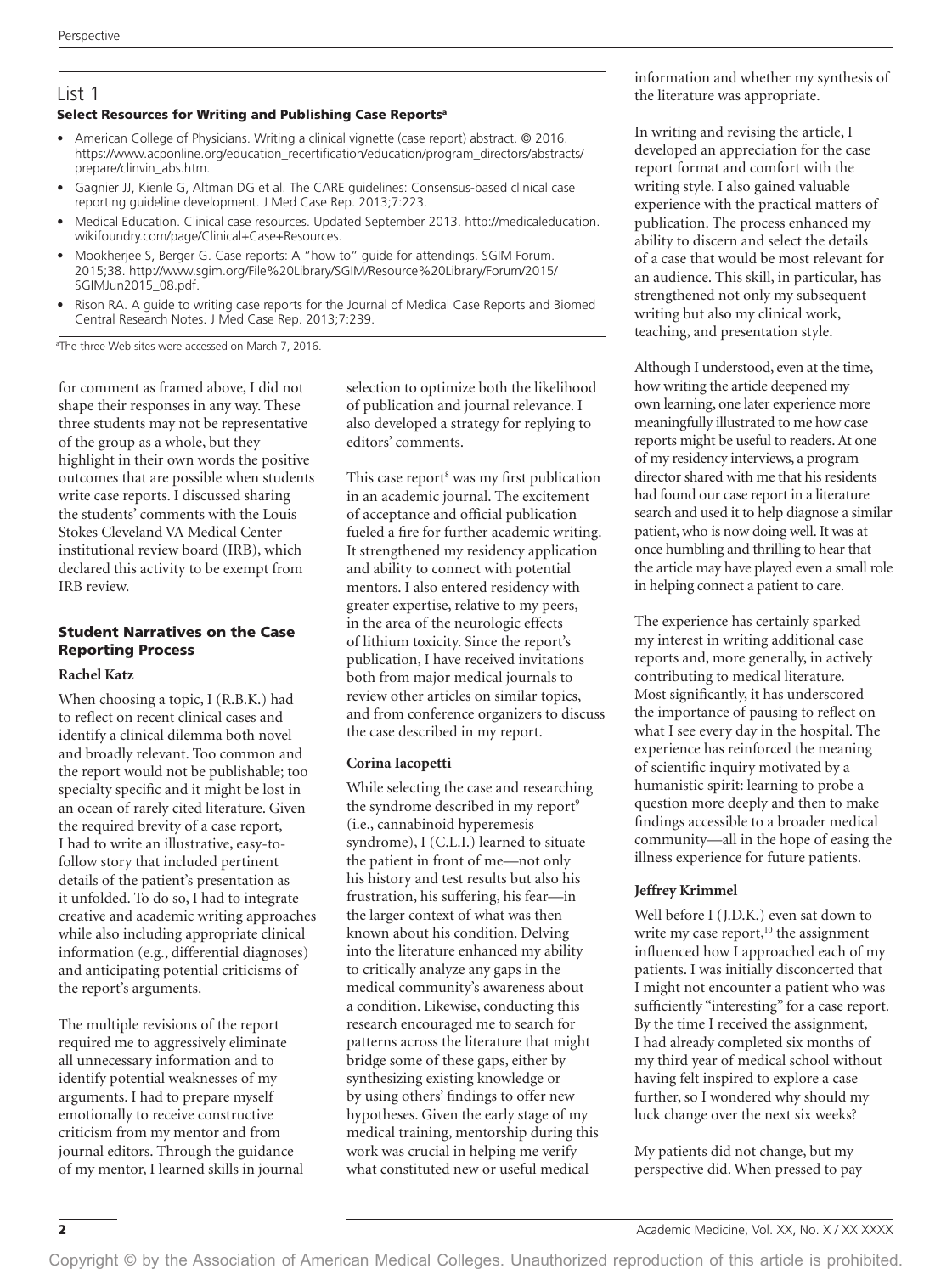closer attention, I soon realized that I could learn something from every patient, no matter how mundane (or even nonmedical) their problems. Thus, I first appreciated the value of writing a case report by reflecting on all of the patients I did not write about. As encouraged throughout this clerkship, I continue to try to ask myself, "What did I learn from this person?" after every patient discharge.

Through this project, I realized that the case report is a unique work in that it is accessible to every physician and every trainee. Unlike most other published works in the biomedical literature, it has modest startup demands. It requires no specialized equipment, no lab, no research budget, and no administration. All you need is a patient and an observation. At first, I conflated this accessibility with simplicity, but I soon realized that to make a truly insightful observation is decidedly nontrivial. While struggling with this, I better appreciated the words of British biologist P.B. Medawar<sup>11</sup>: "Observation is not a passive imbibition of sensory information, a mere transcription of the evidence of the senses.… Observation is a critical and purposive process; there is a scientific reason for making one observation rather than another." This captures how the case report process felt to me. Instead of feeling unambiguously inspired by one of my patients (as I had originally assumed case reports were born), I found myself carefully comparing aspects of several cases before choosing a subject. Even after narrowing to a particular case, the work of preparing an efficient presentation of the facts and a detailed but pertinent discussion was a rigorous and winding process. I would like to think that honing my skills of observation through the case report will benefit me both as a clinician and as a scientist.

## Five Observed Educational Benefits of Case Reports

On the basis of these three students' narratives, their case reports, and my seven-year experience directing the clerkship, I propose the following five educational benefits of case reporting.

## **Observation and pattern recognition skills**

Every case report begins with an insightful observation. As noted above, Krimmel "first appreciated the value of writing a case report by reflecting on all of the patients I did not write about" and by "carefully comparing aspects of several cases before choosing a subject." Evidently, the very act of seeking a case to report can foster a habit of "critical and purposive"<sup>9</sup> observation, which may lead to a broader and clearer diagnostic perspective. The difference between a profound case and a pedestrian one often hinges on new and subtle variations in presentation, natural history, or response to treatment. For example, Katz's recognition of a transient transcortical motor aphasia in a lithium-toxic patient depended on the astute observation that the patient had halting speech and an inability to write but was able to repeat fluently.<sup>8</sup> Bordage<sup>12</sup> describes how close observation and pattern recognition are essential elements of "elaborated knowledge," whereby strong diagnosticians use semantic patterns and associations to organize their thinking. Recognition, exploration, and explanation of complex or unusual patterns is more than a key to discovery of reportable cases: It is fundamental to the process of diagnosis. Perhaps it follows that students who write case reports are learning to become better diagnosticians.

## **Hypothesis-generating skills**

In their discussion of the desirability of speculation in medical writing, Skelton and Edwards<sup>13</sup> conclude that "every paper must reach a conclusion that is not contained in its results." Speculation—or, put another way, hypothesis generation—is critical in case reporting; without it, the case narrative stands alone, without interpretation or explanation. The three students profiled here developed plausible hypotheses to explain, respectively, transient transcortical motor aphasia in a lithiumtoxic patient,<sup>8</sup> serotonergic pathway involvement in cannabinoid hyperemesis syndrome,<sup>9</sup> and possible mechanisms for type B lactic acidosis in a patient with a solid malignancy.<sup>10</sup> All three students made multiple revisions to their discussions, refined their arguments in response to reviewers' comments, and learned to anticipate criticisms of their hypotheses. Self-criticism, the ability "to identify potential weaknesses of my arguments" (Katz), is an important

skill for physicians and scientists that serves as a check to the sometimes-blind enthusiasm for a favored hypothesis.

#### **Understanding of patient-centered care: The case report as a "hybrid narrative"**

Case reports require students to attend carefully to the details—both medical and nonmedical—of individual patients, as illustrated by Iacopetti's comment: "I learned to situate the patient in front of me—not only his history and test results but also his frustration, his suffering, his fear." Patient-centered care promotes partnership, solidarity, empathy, and collaboration between physicians and patients.<sup>14</sup> Case reports focus on individual patients, not populations, and they tend to emphasize individual variations in disease presentation, responses to treatment, and clinical outcomes. Additionally, they often include some discussion of patient values and preferences. For instance, those who read the profiled reports learn that the patient with type B lactic acidosis opted for hospice care after a family discussion $10$  and that the patient with cannabinoid hyperemesis syndrome was unwilling to quit using cannabis despite counseling.<sup>9</sup> Case reports are thus fundamentally patient centered.

Rita Charon<sup>15</sup> has described "narrative medicine" as "clinical practice fortified by narrative competence … the capacity to recognize, absorb, metabolize, interpret, and be moved by stories of illness." Although case reports are medical communications and can be highly technical, they are also stories of illness. As such, they are hybrid narratives, clinical–personal accounts with simultaneous medical and humanistic significance. While the students in the case writing program have been intrigued by the medical intricacies of their cases, they have also spoken frequently to me about the sufferings and strengths of their patients. The inescapably hybrid nature of the case report positions it as a perfect tool for teaching students about their dual roles as engaged listeners and scientists, first hearing the story and then searching for the explanation.

## **Writing skills and rhetorical versatility**

The four classic rhetorical modes, which describe the major kinds of writing, are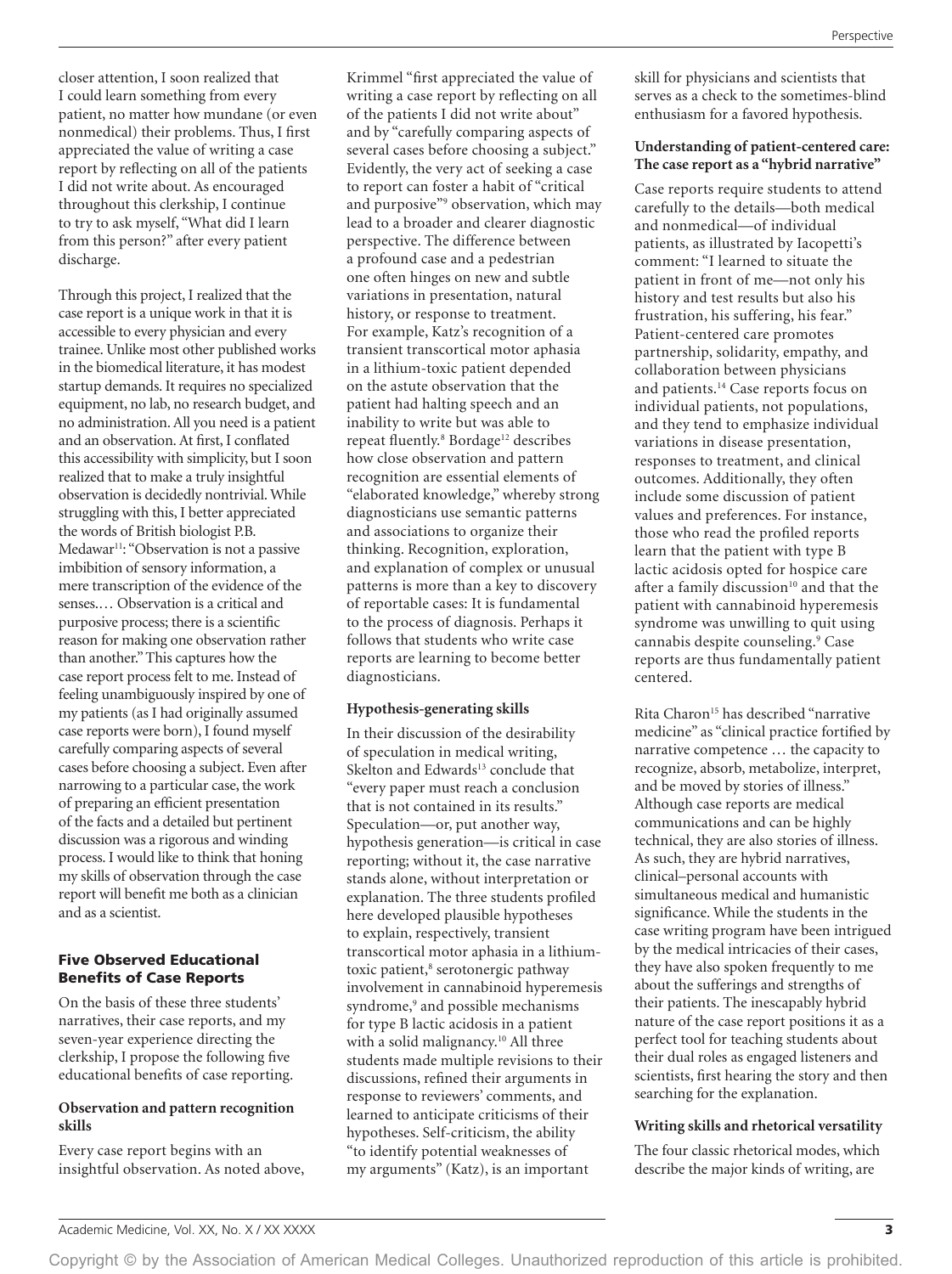narrative, descriptive, expository, and argumentative.16 The formal structure of a case report comprises the concise narrative description or "unfolding" (Katz) of the case, the summation of research findings, the argument in support of a hypothesis, and the explication of the context of the case—its place in the literature. These elements require skill in all four rhetorical modes. In the students' words: "I had to write an illustrative, easy-to-follow story … integrate creative and academic writing approaches" (Katz); "search for patterns across the literature … synthesiz[e] existing knowledge … offer new hypotheses" (Iacopetti). Furthermore, case reports demand quick shifts from one mode to the other, often on a paragraph-by-paragraph basis. Such rhetorical versatility is desirable in all forms of medical communication—from bedside case presentations to major research studies—in which authors must shift from narration and description to speculation and argumentation.

#### **The case report as a "mini-thesis"**

A thesis is a dissertation that embodies results of original research, substantiates a specific view, and contributes to the literature. In essence, a formal case report is a "mini-thesis," comprising a novel or unusual event that requires an explanation, a well-supported hypothesis, and a discussion of its clinical importance. Iacopetti's comments on her improved ability "to offer new hypotheses" and "to search for patterns" illustrate the importance of case reports for closing gaps in medical knowledge, stimulating new lines of thought, making unexpected connections, and suggesting new approaches to problems. Unlike the traditional thesis, a case report does not require years of concentrated work but, rather, can be prepared for publication in a few months. An increasing number of medical schools have thesis or "scholarly concentration" requirements, 17,18 and I propose that an in-depth published case report could serve as an excellent alternative to bench or epidemiologic research to fulfill these requirements for clinically oriented students.

## Limitations and Pitfalls of Case Reports in Medical Education

Along with the educational benefits described above, educators must also consider the potential limitations and pitfalls of having learners write case reports.

### **Patient confidentiality**

Despite the best efforts of authors, patient confidentiality in case reports cannot always be guaranteed.<sup>4</sup> Educators must discuss the importance of patient consent and deidentification of patient data up front with students. Because patient confidentiality is central in all research endeavors and in every physician's practice, I see the assigned case report as a great opportunity to teach students to consider, respect, and preserve confidentiality.

#### **Overinterpretation and emphasis on the rare**

Because they lack clinical experience, medical students are particularly prone to overinterpretation, a tendency to generalize when there is no justification for it. This is also known as the "anecdotal fallacy."4,19 Overinterpretation of their cases could lead students to make false causal connections and diagnostic errors. In addition, there is concern that students who are preoccupied with rare and atypical cases might lose their perspective and order excessive testing or treatment. Again, preemptive discussion of these hazards can be helpful. I stress to my students that they must understand the common manifestations of the disease in question and the limits of anecdotal evidence before they begin their case reports.

## **Low initial publication rate**

In my experience directing the clerkship, only 15 of the students (6%) have gone on to publish their case reports in journals. I have observed several reasons for the low publication rate: Students are unlikely to encounter a publishable case over a six-week clinical rotation; some who do find rare cases have been either too busy to write them up for publication, or unable to find a willing faculty mentor (14 of the 15 students who did publish required faculty mentors as coauthors). In any case, I think that the short-term publication rate is not the full measure of the effectiveness of this teaching tool. All students, even those who did not publish initially, learned basic case reporting skills and should be well prepared to write a case report in the future. I

plan to conduct a follow-up study of my students' long-term publication rates to measure the durability of this intervention.

## In Sum

Case reporting can have substantial educational benefits for medical students. Selecting and writing a case report can sharpen critical and observational skills, improve medical writing, strengthen the ability to generate and defend a hypothesis, and increase understanding of patientcentered care. It can give students valuable experience with the editorial process, motivate them to take a scholarly view of their clinical work, and allow them to contribute to the medical literature. Furthermore, through what Corina Iacopetti eloquently describes as "scientific inquiry motivated by a humanistic spirit," case reporting tells stories of human suffering and transcendence, and links student authors with a historical tradition that goes back almost 4,000 years. The time has come for medical educators to take a fresh look at the case report; modest and old-fashioned as it seems, it can be an effective and multifaceted teaching tool.

*Funding/Support:* None reported.

*Other disclosures:* None reported.

*Ethical approval:* The manuscript was discussed with the Louis Stokes Cleveland VA Medical Center institutional review board (IRB) and declared to be exempt from IRB review.

*Disclaimer:* The views offered in this Perspective are those of the authors alone and do not necessarily represent the views of the Department of Veterans Affairs or the federal government of the United States.

C.D. Packer is associate professor of medicine, Case Western Reserve University School of Medicine, and attending physician, Louis Stokes Cleveland VA Medical Center, Cleveland, Ohio.

R.B. Katz is a third-year psychiatry resident, Yale–New Haven Hospital, New Haven, Connecticut.

**C.L. lacopetti** is a first-year pediatric resident, University of California, San Francisco Medical Center, San Francisco, California.

J.D. Krimmel is a fourth-year medical student, Case Western Reserve University School of Medicine, Cleveland, Ohio.

**M.K. Singh** is associate professor of medicine and assistant dean of health systems science, Case Western Reserve University, and attending physician, Louis Stokes Cleveland VA Medical Center, Cleveland, Ohio.